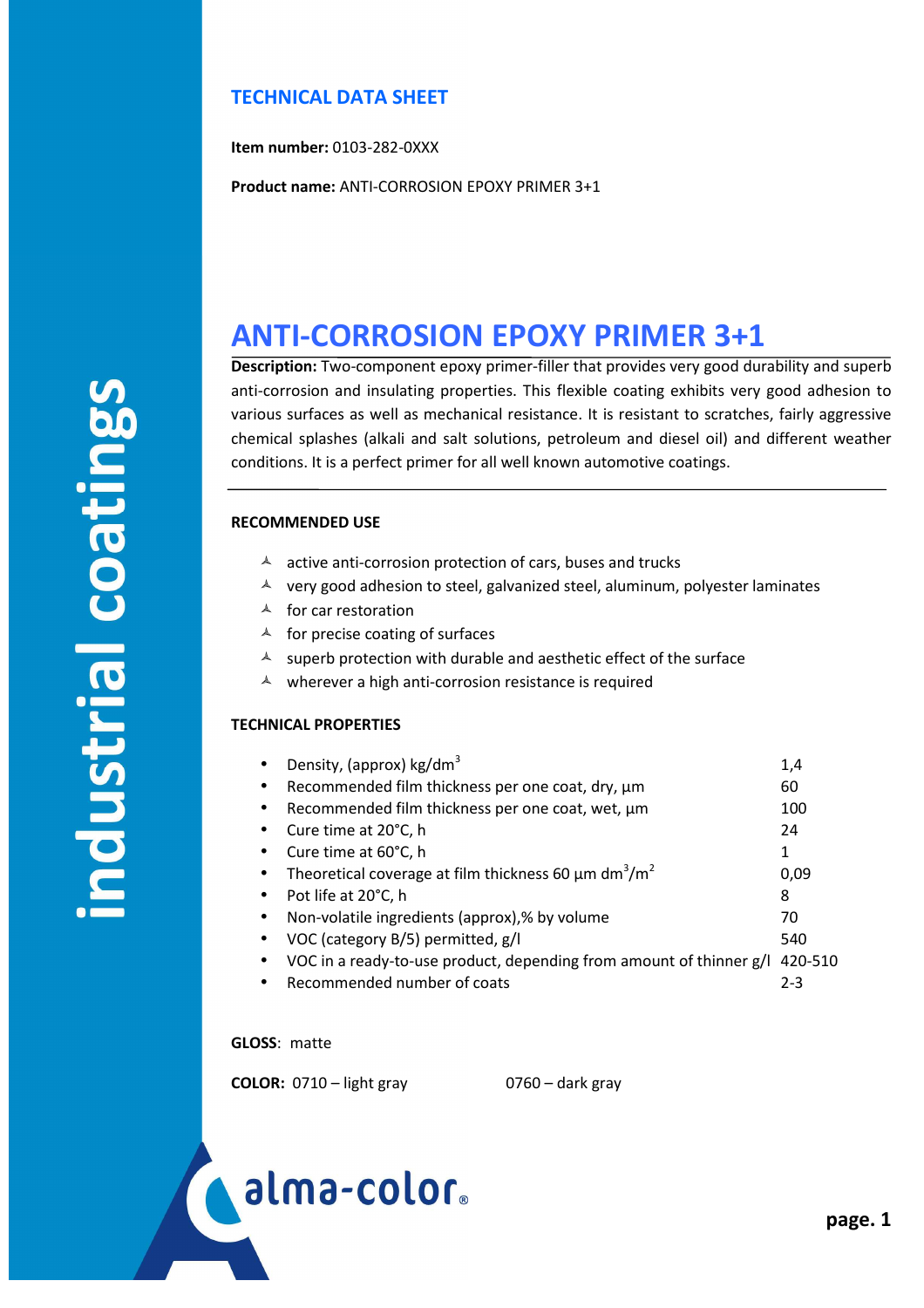#### **PRODUCT APPLICATION**

Contents should be stirred after opening the cans

**PREPARATION OF MIXTURE –** precisely mix part I with part II (part II number - 0504-500-0000)

| in the following ratio: | by volume | by weight |  |
|-------------------------|-----------|-----------|--|
| $\bullet$ part l        |           |           |  |
|                         |           |           |  |

• part II  $1$   $1$   $1$ 

Apply with a conventional sprayer after mixing and thinning to spraying viscosity. After 10 minutes (in 20°C) the product is ready-to-use

#### **Application tools**

Airless sprayer, brush, conventional sprayer – after adding 10%– viscosity DINØ4: 35-40 sec Conventional spraying parameters:

- $\lambda$  tip size  $1,6-2,2$  mm
- $\triangle$  spraying pressure 3,0 4,0 atm
- A number of coats 2-3
- $\lambda$  time for evaporation of solvent between coats: 25 min
- $\overrightarrow{A}$  it is possible to redry the primer in a higher temperature after approx. 25 minutes after last coat application (time required to achieve appropriate flow rate and initial evaporation of solvents)

#### **SOLVENT:** item number 8040

Recommended amount of solvent for the mixture – 10% by volume Hardware cleaning: 8040

#### **APPLICATION**

í

alma-color.

**Surfaces –** Degreased surface – free from oils, grease, dust, flaking coatings, mill scales, rust and any other contaminants. The surface should be sanded with  $120-220$  grid paper – free from dust, corrosion and dry.

- $\triangle$  Dry steel surface, free from any contaminants, degreased cleaned to at least Sa 2 (stream treated) cleanness degree for exterior surfaces. It is allowed to clean exterior surfaces to **Sa 3** cleanness degree (manual cleaning or with mechanical tools according to PN-ISO 12944-4)
- $\sim$  Old coatings must be degreased and sanded with 220-360 grid paper
- $\triangle$  Non-weathered hot-dip galvanized steel and dry aluminum surfaces should be tarnished with fine abrasive fabric.
- $\triangle$  Galvanized surfaces should be free from any contaminants and zinc corrosion products. The contamination should be cleaned with hot water, pressure cleaned, steam cleaned, abrasive cleaned or thoroughly cleaned manually using mechanical hand tools
- $\triangle$  Properly prepared surface should be dry, free from salts, oil, grease, dust and any other contaminants.
- $\uparrow$  In order to achieve a proper anti-corrosion resistance recommended coat thickness should be above 80µm